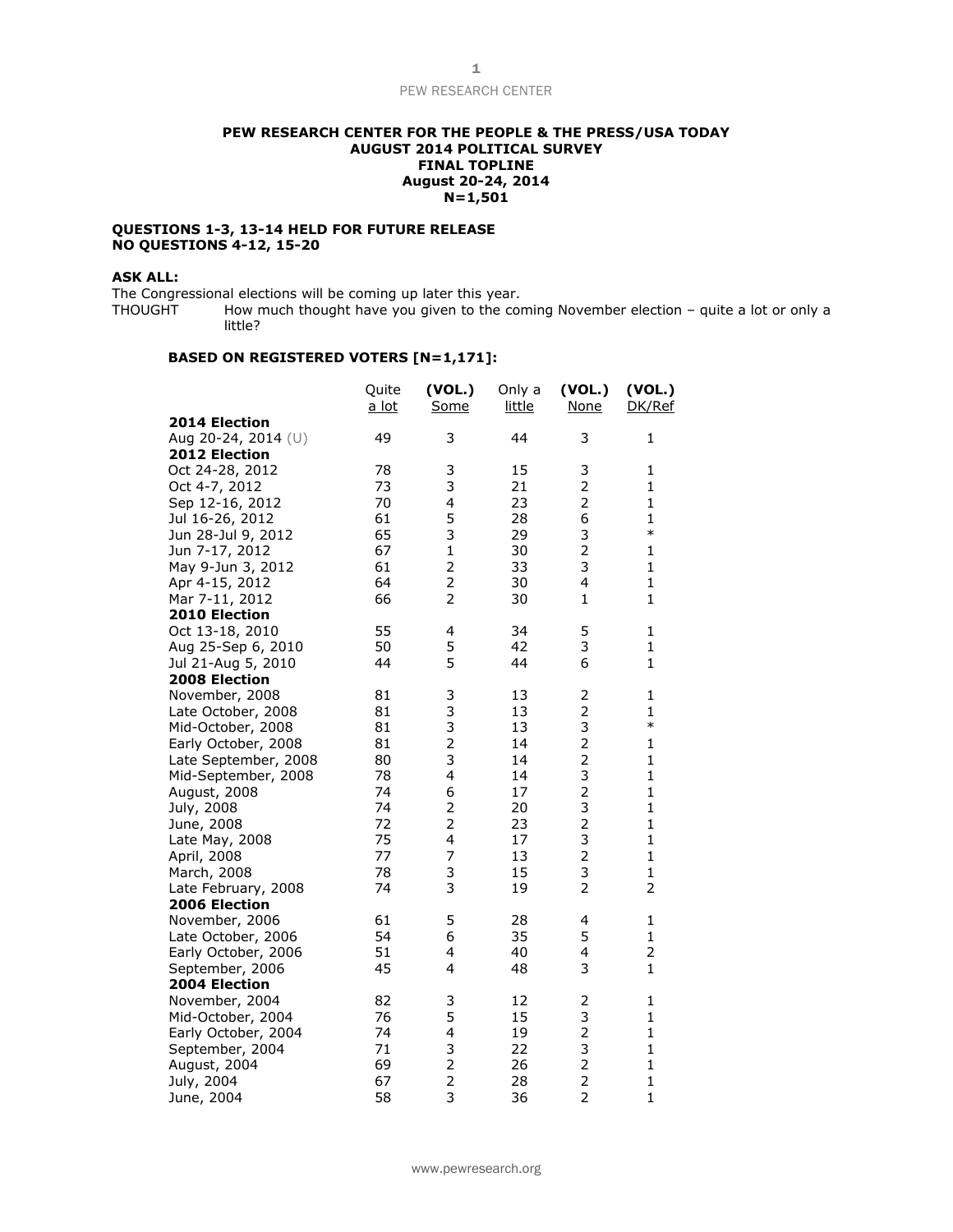## **THOUGHT CONTINUED...**

|                                 | Quite        | (VOL.)      | Only a        | (VOL.)         | (VOL.)       |
|---------------------------------|--------------|-------------|---------------|----------------|--------------|
|                                 | <u>a lot</u> | Some        | <u>little</u> | <b>None</b>    | DK/Ref       |
| May, 2004                       | 59           | 6           | 30            | 4              | 1            |
| Late March, 2004                | 60           | 4           | 31            | $\overline{4}$ | $\mathbf{1}$ |
| Mid-March, 2004                 | 65           | 2           | 31            | 2              | $\ast$       |
| 2002 Election                   |              |             |               |                |              |
| Early November, 2002            | 52           | 6           | 35            | 6              | 1            |
| Early October, 2002             | 45           | 6           | 45            | 4              | 1            |
| Early September, 2002           | 36           | 5           | 54            | 4              | 1            |
| 2000 Election                   |              |             |               |                |              |
| November, 2000                  | 72           | 6           | 19            | 2              | 1            |
| Late October, 2000              | 66           | 6           | 24            | 4              | $\ast$       |
| Mid-October, 2000               | 67           | 9           | 19            | 4              | 1            |
| Early October, 2000             | 60           | 8           | 27            | 4              | $\mathbf{1}$ |
| September, 2000                 | 59           | 8           | 29            | 3              | $\mathbf{1}$ |
| July, 2000                      | 46           | 6           | 45            | 3              | $\ast$       |
| June, 2000                      | 46           | 6           | 43            | 5              | $\ast$       |
| May, 2000                       | 48           | 4           | 42            | 5              | $\mathbf{1}$ |
| April, 2000                     | 45           | 7           | 41            | 7              | $\ast$       |
| 1998 Election                   |              |             |               |                |              |
| Late October, 1998              | 49           | 11          | 35            | 4              | 1            |
| Early October, 1998             | 42           | 8           | 43            | 6              | $\mathbf{1}$ |
| 1996 Election                   |              |             |               |                |              |
| November, 1996                  | 67           | 8           | 22            | 3              | $\ast$       |
| October, 1996                   | 65           | 7           | 26            | $\mathbf{1}$   | 1            |
| Late September, 1996            | 61           | 7           | 29            | 2              | 1            |
| Early September, 1996           | 56           | 3           | 36            | 4              | 1            |
| July, 1996                      | 55           | 3           | 41            | $\mathbf{1}$   | $\ast$       |
| June, 1996                      | 50           | 5           | 41            | 3              | 1            |
| 1994 Election                   |              |             |               |                |              |
| November, 1994                  | 56           | 7           | 32            | 4              | 1            |
| Late October, 1994              | 45           | 7           | 45            | 2              | $\mathbf{1}$ |
| Early October, 1994             | 44           | 2           | 50            | 3              | $\mathbf{1}$ |
| 1992 Election                   |              |             |               |                |              |
| Early October, 1992             | 77           | 5           | 16            | 1              | 1            |
| September, 1992                 | 69           | 3           | 26            | $\mathbf{1}$   | 1            |
| August, 1992                    | 72           | 4           | 23            | $\mathbf{1}$   | $\ast$       |
| June, 1992                      | 63           | 6           | 29            | $\mathbf{1}$   | 1            |
|                                 |              |             |               |                |              |
|                                 |              |             |               | (VOL.)         |              |
|                                 | Quite        | (VOL.)      | Only a        | None/          |              |
|                                 | <u>a lot</u> | <u>Some</u> | <u>little</u> | DK/Ref         |              |
| 1990 Election                   |              |             |               |                |              |
| Gallup: October, 1990 $(GP)^1$  | 43           | 7           | 46            | 4              |              |
| <b>1988 Election</b>            |              |             |               |                |              |
| Gallup: November, 1988          | 73           | 8           | 17            | 2              |              |
| Gallup: October, 1988           | 69           | 9           | 20            | 2              |              |
| Gallup: September, 1988         | 57           | 18          | 23            | 2              |              |
| Gallup: August, 1988            | 61           | 10          | 27            | 2              |              |
| <b>1982 Election</b>            |              |             |               |                |              |
| Gallup: October, 1982 (GP)      | 29           | 22          | 37            | 12             |              |
| 1978 Election                   |              |             |               |                |              |
| Gallup: October, 1978 (GP)      | 23           | 22          | 39            | 17             |              |
| Gallup: September, 1978 (GP) 21 |              | 18          | 44            | 18             |              |

 $\bar{1}$ Gallup trends for 1990, 1982 and 1978 are based on general public.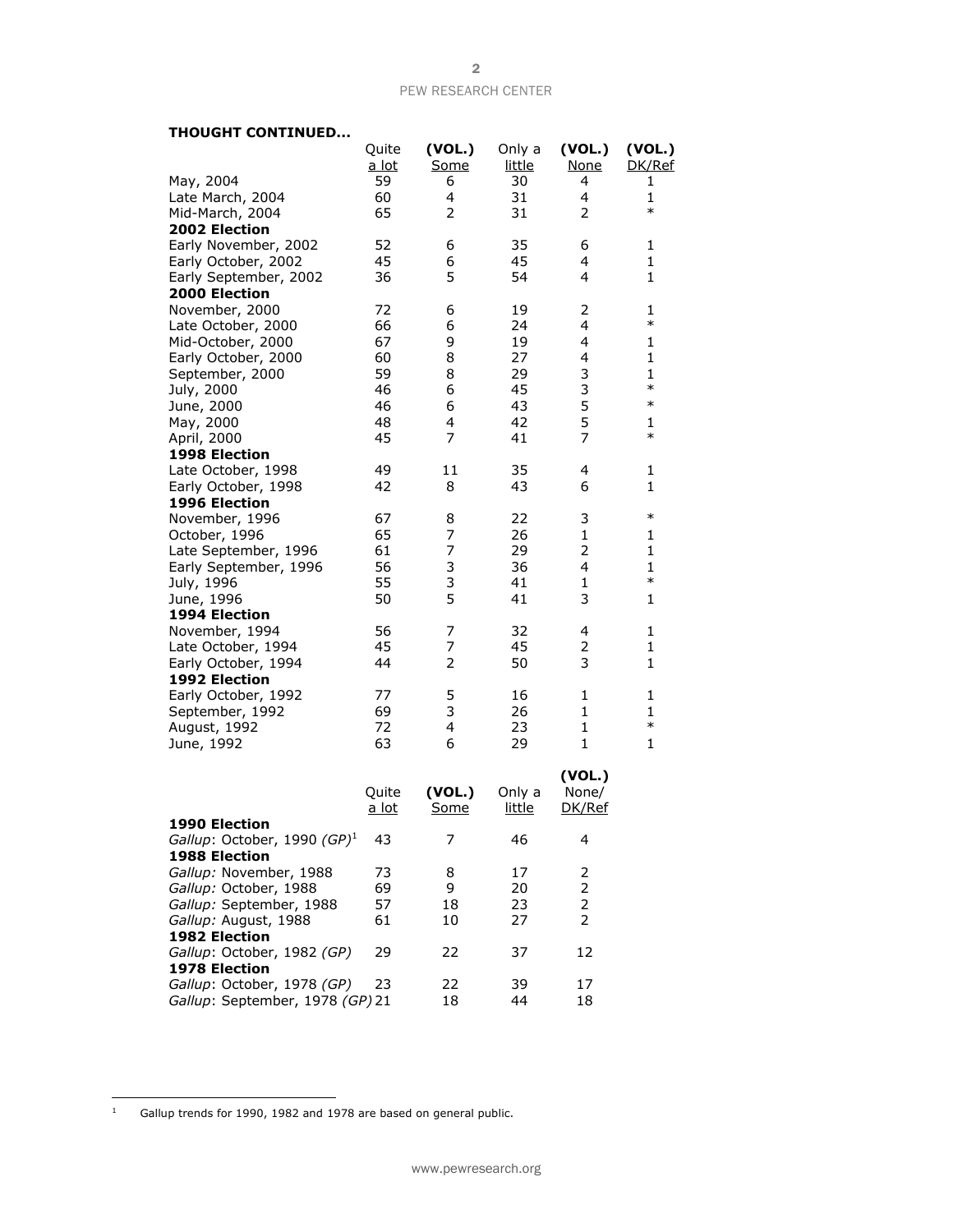## **ASK ALL:**

Q.21 If the elections for U.S. Congress were being held TODAY, would you vote for **[RANDOMIZE:** "the Republican Party's candidate" OR "the Democratic Party's candidate"**]** for Congress in your district?

## **ASK IF 'OTHER' 'DON'T KNOW/REFUSED' (Q.21=3,9):**

Q.22 As of TODAY, do you LEAN more to the **[READ IN SAME ORDER AS Q.21; IF NECESSARY:** "for U.S. Congress in your district"**]**?

## **BASED ON REGISTERED VOTERS [N=1,171]:**

|                                         | Rep/<br><u>Lean Rep</u> | Dem/<br>Lean Dem | (VOL.)<br>Other/<br>DK/Ref |
|-----------------------------------------|-------------------------|------------------|----------------------------|
| 2014 Election                           |                         |                  |                            |
| Aug 20-24, 2014 (U)                     | 42                      | 47               | 11                         |
| Jul 8-14, 2014                          | 45                      | 47               | 9                          |
| Apr 23-27, 2014 (U)                     | 47                      | 43               | 9                          |
| Feb 12-26, 2014                         | 44                      | 46               | 10                         |
| Dec 3-8, 2013 (U)                       | 44                      | 48               | 8                          |
| Oct 9-13, 2013                          | 43                      | 49               | 8                          |
| 2012 Election                           |                         |                  |                            |
| Jun 7-17, 2012                          | 43<br>44                | 47               | 10                         |
| Aug 17-21, 2011<br><b>2010 Election</b> |                         | 48               | 8                          |
|                                         |                         | 44               | 12                         |
| Oct 27-30, 2010                         | 43                      |                  |                            |
| Oct 13-18, 2010                         | 46                      | 42               | 12                         |
| Aug 25-Sep 6, 2010                      | 44                      | 47               | 9                          |
| Jul 21-Aug 5, 2010                      | 44                      | 45               | 11                         |
| Jun 16-20, 2010                         | 45                      | 45               | 10                         |
| Mar 11-21, 2010                         | 44                      | 44               | 12                         |
| Feb 3-9, 2010                           | 42                      | 45               | 13                         |
| Jan 6-10, 2010                          | 44                      | 46               | 10                         |
| Oct 28-Nov 8, 2009                      | 42                      | 47               | 11                         |
| Aug 20-27, 2009                         | 44                      | 45               | 10                         |
| <b>2008 Election</b>                    |                         |                  |                            |
| June, 2008                              | 37                      | 52               | 11                         |
| 2006 Election                           | 40                      |                  | 12                         |
| November, 2006                          |                         | 48               |                            |
| Late October, 2006                      | 38                      | 49               | 13                         |
| Early October, 2006                     | 38                      | 51               | 11                         |
| September, 2006                         | 39                      | 50               | 11                         |
| August, 2006                            | 41                      | 50<br>51         | 9                          |
| June, 2006                              | 39                      |                  | 10                         |
| April, 2006                             | 41                      | 51               | 8                          |
| February, 2006                          | 41                      | 50               | 9                          |
| Mid-September, 2005                     | 40                      | 52               | 8                          |
| 2004 Election                           | 41                      | 48               | 11                         |
| June, 2004<br>2002 Election             |                         |                  |                            |
| Early November, 2002                    | 42                      | 46               | 12                         |
| Early October, 2002                     | 44                      | 46               | 10                         |
| Early September, 2002                   | 44                      | 46               | 10                         |
|                                         | 44                      | 46               | 10                         |
| June, 2002                              | 46                      | 45               | 9                          |
| February, 2002<br>Early November, 2001  | 44                      | 44               | 12                         |
| 2000 Election                           |                         |                  |                            |
| Early November, 2000                    | 42                      | 48               | 10                         |
| Early October, 2000                     | 43                      | 47               | 10                         |
| July, 2000                              | 43                      | 47               | 10                         |
| February, 2000                          | 44                      | 47               | 9                          |
| October, 1999                           | 43                      | 49               | 8                          |
| June, 1999                              | 40                      | 50               | 10                         |
|                                         |                         |                  |                            |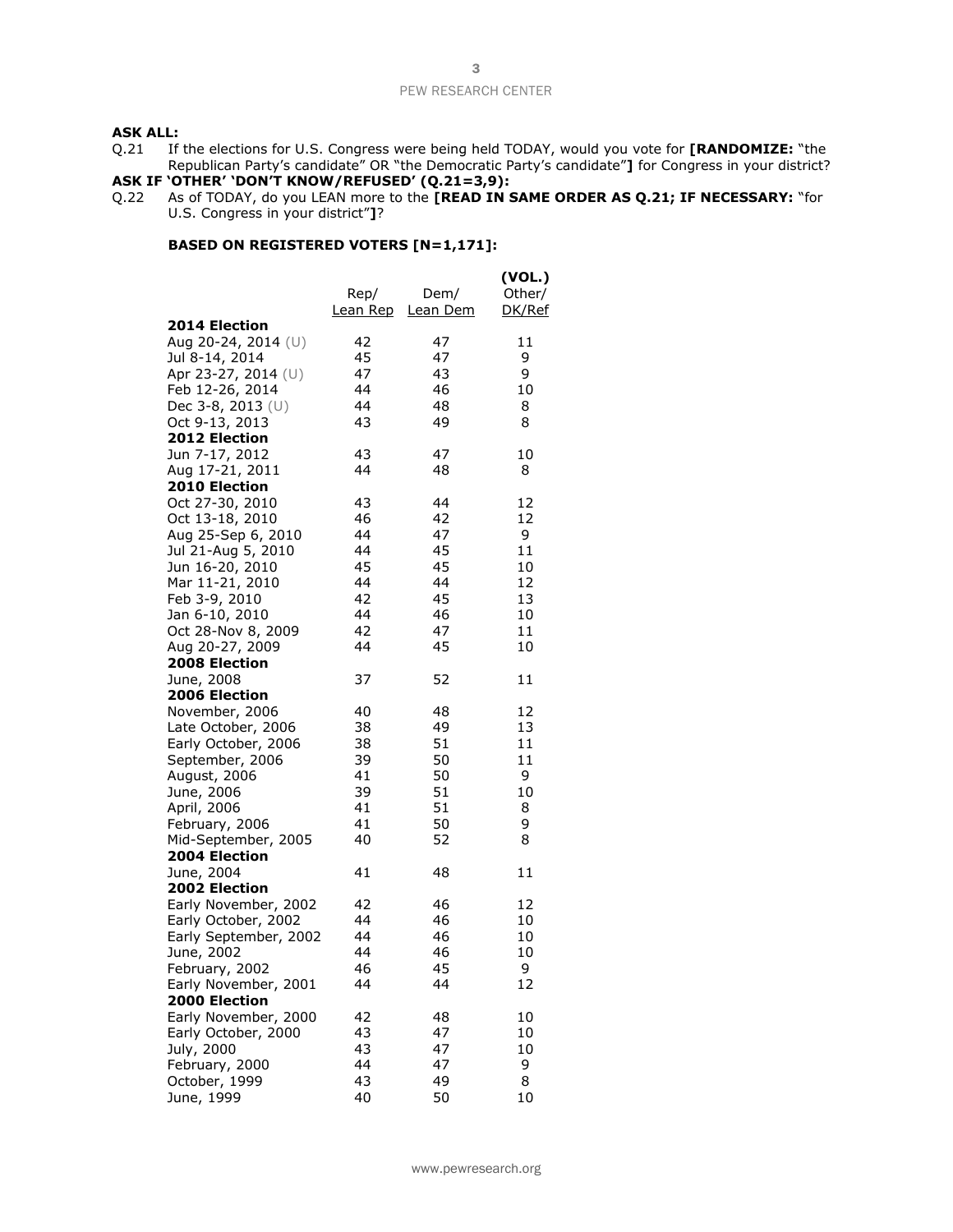## **Q.21/22 CONTINUED…**

|                       |          |          | (VOL.)         |
|-----------------------|----------|----------|----------------|
|                       | Rep/     | Dem/     | Other/         |
|                       | Lean Rep | Lean Dem | DK/Ref         |
| <b>1998 Election</b>  |          |          |                |
| Late October, 1998    | 40       | 47       | 13             |
| Early October, 1998   | 43       | 44       | 13             |
| Early September, 1998 | 45       | 46       | 9              |
| Late August, 1998     | 44       | 45       | 11             |
| Early August, 1998    | 42       | 49       | 9              |
| June, 1998            | 44       | 46       | 10             |
| March, 1998           | 40       | 52       | 8              |
| February, 1998        | 41       | 50       | 9              |
| January, 1998         | 41       | 51       | 8              |
| August, 1997          | 45       | 48       | $\overline{7}$ |
| <b>1996 Election</b>  |          |          |                |
| November, 1996        | 41       | 48       | 11             |
| October, 1996         | 42       | 49       | 9              |
| Late September, 1996  | 43       | 49       | 8              |
| Early September, 1996 | 43       | 51       | 6              |
| July, 1996            | 46       | 47       | 7              |
| June, 1996            | 44       | 50       | 6              |
| March, 1996           | 44       | 49       | $\overline{7}$ |
| January, 1996         | 46       | 47       | 7              |
| October, 1995         | 48       | 48       | 4              |
| August, 1995          | 50       | 43       | 7              |
| 1994 Election         |          |          |                |
| November, 1994        | 45       | 43       | 12             |
| Late October, 1994    | 47       | 44       | 9              |
| Early October, 1994   | 52       | 40       | 8              |
| September, 1994       | 48       | 46       | 6              |
| July, 1994            | 45       | 47       | 8              |

#### **NO QUESTIONS 23, 26-29, 37, 39, 41-48, 51, 53, 55-59, 61, 64-65, 67-68, 71-76, 78-84, 87-89 QUESTIONS 24-25, 85-86 PREVIOUSLY RELEASED QUESTIONS 30-36, 38, 40, 49-50, 52, 54, 60, 62-63, 66, 69-70, 77 HELD FOR FUTURE RELEASE**

#### **ASK ALL:**

PARTY In politics TODAY, do you consider yourself a Republican, Democrat, or independent? **ASK IF INDEP/NO PREF/OTHER/DK/REF (PARTY=3,4,5,9):**

PARTYLN As of today do you lean more to the Republican Party or more to the Democratic Party?

|                      |            |          |                        | (VOL.)<br>No   | (VOL.)<br>Other | (VOL.) | Lean       | Lean       |
|----------------------|------------|----------|------------------------|----------------|-----------------|--------|------------|------------|
|                      | Republican | Democrat | Independent preference |                | party           | DK/Ref | <b>Rep</b> | <u>Dem</u> |
| Aug 20-24, 2014      | 24         | 31       | 37                     | 4              |                 | 4      | 15         | 16         |
| Jul 8-14, 2014       | 25         | 34       | 37                     | 2              | T               | 1      | 16         | 15         |
| Apr 23-27, 2014      | 24         | 30       | 41                     | $\overline{2}$ |                 | 2      | 18         | 17         |
| Jan 23-Mar 16, 2014  | 22         | 31       | 41                     | 3              |                 | 2      | 17         | 17         |
| Feb 14-23, 2014      | 22         | 32       | 39                     | 4              |                 | 2      | 14         | 17         |
| Jan 15-19, 2014      | 21         | 31       | 41                     | 3              |                 | 2      | 18         | 16         |
| Dec 3-8, 2013        | 24         | 34       | 37                     | 3              | $\ast$          | 2      | 17         | 15         |
| Oct 30-Nov 6, 2013   | 24         | 32       | 38                     | 4              | $\ast$          | 2      | 16         | 14         |
| Oct 9-13, 2013       | 25         | 32       | 37                     | 3              |                 | 3      | 16         | 18         |
| Sep 4-8, 2013        | 26         | 32       | 38                     | 3              |                 |        | 17         | 15         |
| Jul 17-21, 2013      | 19         | 29       | 46                     | 3              | $\ast$          | 2      | 19         | 18         |
| <b>Yearly Totals</b> |            |          |                        |                |                 |        |            |            |
| 2013                 | 23.9       | 32.1     | 38.3                   | 2.9            | .5              | 2.2    | 16.0       | 16.0       |
| 2012                 | 24.7       | 32.6     | 36.4                   | 3.1            | .5              | 2.7    | 14.4       | 16.1       |
| 2011                 | 24.3       | 32.3     | 37.4                   | 3.1            | $\cdot$         | 2.5    | 15.7       | 15.6       |
| 2010                 | 25.2       | 32.7     | 35.2                   | 3.6            | .4              | 2.8    | 14.5       | 14.1       |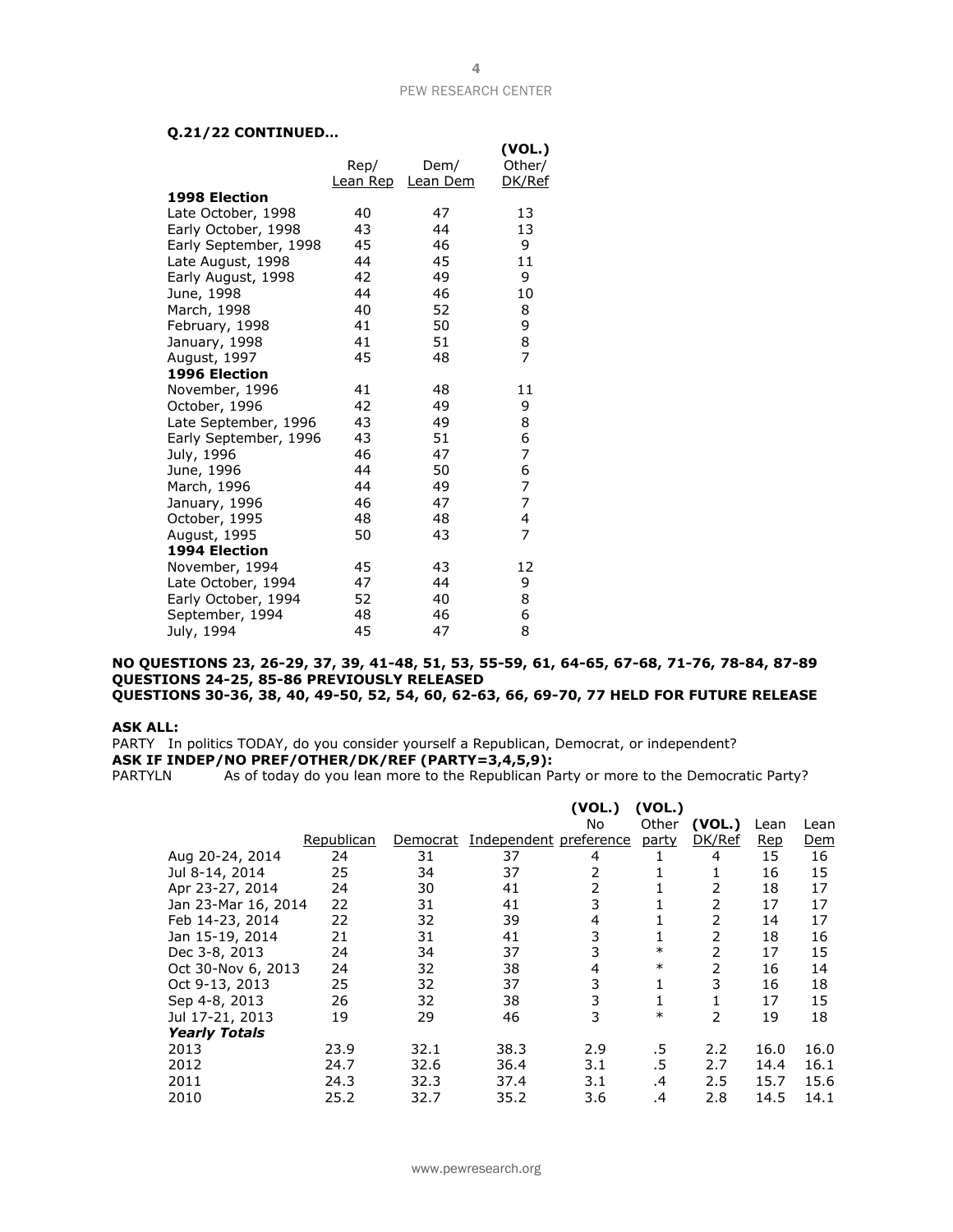**(VOL.) (VOL.)**

## **PARTY/PARTYLN CONTINUED…**

|                   |            |          |                        | (10L)    | ( VUL. ) |        |            |            |
|-------------------|------------|----------|------------------------|----------|----------|--------|------------|------------|
|                   |            |          |                        | No       | Other    | (VOL.) | Lean       | Lean       |
|                   | Republican | Democrat | Independent preference |          | party    | DK/Ref | <u>Rep</u> | <u>Dem</u> |
| 2009              | 23.9       | 34.4     | 35.1                   | 3.4      | .4       | 2.8    | 13.1       | 15.7       |
| 2008              | 25.7       | 36.0     | 31.5                   | 3.6      | .3       | 3.0    | 10.6       | 15.2       |
| 2007              | 25.3       | 32.9     | 34.1                   | 4.3      | .4       | 2.9    | 10.9       | 17.0       |
| 2006              | 27.8       | 33.1     | 30.9                   | 4.4      | .3       | 3.4    | 10.5       | 15.1       |
| 2005              | 29.3       | 32.8     | 30.2                   | 4.5      | .3       | 2.8    | 10.3       | 14.9       |
| 2004              | 30.0       | 33.5     | 29.5                   | 3.8      | $\cdot$  | 3.0    | 11.7       | 13.4       |
| 2003              | 30.3       | 31.5     | 30.5                   | 4.8      | $.5\,$   | 2.5    | 12.0       | 12.6       |
| 2002              | 30.4       | 31.4     | 29.8                   | 5.0      | .7       | 2.7    | 12.4       | 11.6       |
| 2001              | 29.0       | 33.2     | 29.5                   | 5.2      | .6       | 2.6    | 11.9       | 11.6       |
| 2001 Post-Sept 11 | 30.9       | 31.8     | 27.9                   | 5.2      | .6       | 3.6    | 11.7       | 9.4        |
| 2001 Pre-Sept 11  | 27.3       | 34.4     | 30.9                   | 5.1      | .6       | 1.7    | 12.1       | 13.5       |
| 2000              | 28.0       | 33.4     | 29.1                   | 5.5      | .5       | 3.6    | 11.6       | 11.7       |
| 1999              | 26.6       | 33.5     | 33.7                   | 3.9      | .5       | 1.9    | 13.0       | 14.5       |
| 1998              | 27.9       | 33.7     | 31.1                   | 4.6      | .4       | 2.3    | 11.6       | 13.1       |
| 1997              | 28.0       | 33.4     | 32.0                   | 4.0      | .4       | 2.3    | 12.2       | 14.1       |
| 1996              | 28.9       | 33.9     | 31.8                   | 3.0      | .4       | 2.0    | 12.1       | 14.9       |
| 1995              | 31.6       | 30.0     | 33.7                   | 2.4      | .6       | 1.3    | 15.1       | 13.5       |
| 1994              | 30.1       | 31.5     | 33.5                   | 1.3      | $- -$    | 3.6    | 13.7       | 12.2       |
| 1993              | 27.4       | 33.6     | 34.2                   | 4.4      | 1.5      | 2.9    | 11.5       | 14.9       |
| 1992              | 27.6       | 33.7     | 34.7                   | 1.5      | 0        | 2.5    | 12.6       | 16.5       |
| 1991              | 30.9       | 31.4     | 33.2                   | $\Omega$ | 1.4      | 3.0    | 14.7       | 10.8       |
| 1990              | 30.9       | 33.2     | 29.3                   | 1.2      | 1.9      | 3.4    | 12.4       | 11.3       |
| 1989              | 33         | 33       | 34                     |          | --       | --     |            |            |
| 1987              | 26         | 35       | 39                     |          |          | --     |            |            |

# **ASK REPUBLICANS AND REPUBLICAN LEANERS (PARTY=1 OR PARTYLN=1):**<br>Q.90 Thinking about this year's Congressional elections, do you think the Republic

Thinking about this year's Congressional elections, do you think the Republican Party will do better, worse, or about the same as it has in recent elections?

## **BASED ON REPUBLICAN AND REPUBLICAN-LEANING REGISTERED VOTERS [N=494]:**

|                     |        |       |      | (VOL.) |
|---------------------|--------|-------|------|--------|
|                     | Better | Worse | Same | DK/Ref |
| Aug 20-24, 2014     | 61     | 3     | 32   | 4      |
| Dec 3-8, 2013 $(U)$ | 55     |       | 33   |        |
| Oct 13-18, 2010     | 76     |       | 18   |        |
| Jun 16-20, 2010     | 72     |       | 23   |        |
| November 2006       | 17     | 29    | 48   | 6      |
| Early October 2006  | 16     | 21    | 56   |        |
| September 2006      | 23     | 22    | 50   |        |
| June 2006           | 16     | 17    | 62   |        |
| February 2006       | 21     | 17    | 57   |        |
| December 2005       | 16     | 21    | 56   |        |

#### **ASK DEMOCRATS AND DEMOCRATIC LEANERS (PARTY=2 OR PARTYLN=2):**

Q.91 Thinking about this year's Congressional elections, do you think the Democratic Party will do better, worse, or about the same as it has in recent elections?

## **BASED ON DEMOCRATIC AND DEMOCRATIC-LEANING REGISTERED VOTERS [N=572]:**

|                   |        |       |      | (VOL.) |
|-------------------|--------|-------|------|--------|
|                   | Better | Worse | Same | DK/Ref |
| Aug 20-24, 2014   | 32     | 14    | 48   | b      |
| Dec 3-8, 2013 (U) | 43     | q     | 43   | 6      |
| Oct 13-18, 2010   | 26     | 30    | 39   | 5      |
| Jun 16-20, 2010   | 29     | 19    | 48   | 4      |
| November 2006     | 72     |       | つつ   | 5      |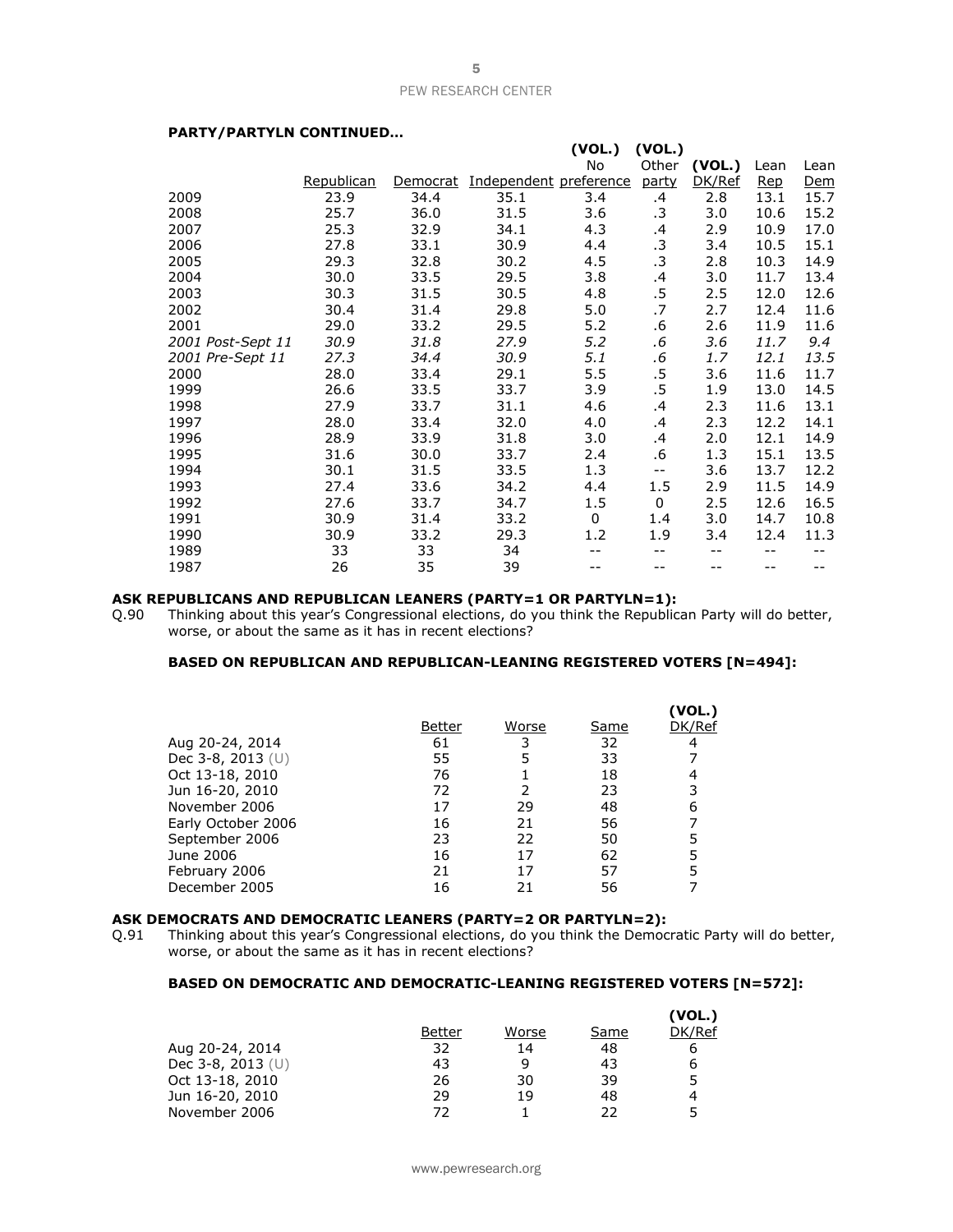## **Q.91 CONTINUED…**

|                    |        |       |      | (VOL.) |
|--------------------|--------|-------|------|--------|
|                    | Better | Worse | Same | DK/Ref |
| Early October 2006 | 67     |       | 26   |        |
| September 2006     | 66     |       | 30   |        |
| June 2006          | 62     |       | 32   |        |
| February 2006      | 64     |       | 29   |        |
| December 2005      | 64     |       | 29   |        |
|                    |        |       |      |        |

#### **ASK REPUBLICANS AND REPUBLICAN LEANERS ONLY (PARTY=1 OR PARTYLN=1):**

TEAPARTY3 From what you know, do you agree or disagree with the Tea Party movement, or don't you have an opinion either way?

## **BASED ON REPUBLICANS AND REPUBLICAN LEANERS [N=608]**

|                          |              |                 |            | (VOL.)          |                | Not       |
|--------------------------|--------------|-----------------|------------|-----------------|----------------|-----------|
|                          |              |                 | No opinion | Haven't         | (VOL.)         | heard of/ |
|                          | <u>Agree</u> | <u>Disagree</u> | either way | <u>heard of</u> | <u>Refused</u> | <u>DК</u> |
| Aug 20-24, 2014          | 34           | 10              | 53         | $\ast$          | 2              | $- -$     |
| Jul 8-14, 2014           | 35           | 12              | 50         | 2               | 1              | --        |
| Apr 23-27, 2014          | 33           | 11              | 54         | 1               | 1              | --        |
| Jan 23-Mar 16, 2014      | 37           | 11              | 50         | 1               | 1              | --        |
| Feb 14-23, 2014          | 36           | 9               | 54         | 1               | 1              |           |
| Jan 15-19, 2014          | 35           | 12              | 52         | 1               | $\ast$         | --        |
| Dec 3-8, 2013            | 32           | 9               | 57         | 1               | 1              | --        |
| Oct 30-Nov 6, 2013       | 40           | 9               | 48         | 2               | 1              | --        |
| Oct 9-13, 2013           | 41           | 11              | 45         | $\overline{2}$  | 1              | --        |
| Sep 4-8, 2013            | 35           | 9               | 54         | 1               | 1              | --        |
| Jul 17-21, 2013          | 37           | 10              | 50         | 2               | 1              | --        |
| Jun 12-16, 2013          | 44           | 9               | 46         | 1               | $\overline{c}$ |           |
| May 23-26, 2013          | 41           | 7               | 48         | 1               | 3              |           |
| May 1-5, 2013            | 28           | 8               | 61         | $\overline{2}$  | 1              | --        |
| Mar 13-17, 2013          | 43           | 7               | 47         | 1               | $\mathbf{1}$   | --        |
| Feb 13-18, 2013          | 36           | 9               | 52         | 1               | 3              | --        |
| Feb 14-17, 2013          | 43           | 9               | 45         | 1               | 2              | --        |
| Jan 9-13, 2013           | 35           | 10              | 51         | 2               | 2              |           |
| Dec 5-9, 2012            | 37           | 11              | 51         | 1               | $\ast$         | --        |
| Oct 31-Nov 3, 2012 (RVs) | 40           | 8               | 49         | 1               | 2              | --        |
| Oct 4-7, 2012            | 38           | 9               | 50         | 1               | 3              | --        |
| Sep 12-16, 2013          | 39           | 7               | 52         | 1               | 1              | --        |
| Jun 28-Jul 9, 2012       | 40           | 9               | 47         | 2               | 1              |           |
| Jun 7-17, 2012           | 42           | 8               | 48         | 1               | 1              | --        |
| May 9-Jun 3, 2012        | 36           | 9               | 53         | 1               | 2              |           |
| Apr 4-15, 2012           | 42           | 8               | 48         | 1               | 1              | --        |
| Mar 7-11, 2012           | 38           | 10              | 49         | 2               | 1              | --        |
| Feb 8-12, 2012           | 40           | 7               | 51         | 1               | 1              | --        |
| Jan 11-16, 2012          | 42           | 8               | 47         | 1               | 1              |           |
| Jan 4-8, 2012            | 37           | 8               | 52         | 1               | 1              | --        |
| Dec 7-11, 2011           | 40           | 9               | 48         | 2               | 1              | --        |
| Nov 9-14, 2011           | 41           | 9               | 49         | $\ast$          | 1              | --        |
| Nov 9-14, 2011           | 41           | 9               | 49         | $\ast$          | 1              | --        |
| Sep 22-Oct 4, 2011       | 37           | 11              | 51         | 1               | 1              | --        |
| Aug 17-21, 2011          | 43           | 7               | 49         | $\ast$          | 1              | --        |
| Jul 20-24, 2011          | 40           | 7               | 51         | $\ast$          | 1              | --        |
| Jun 15-19, 2011          | 42           | 9               | 47         | 1               | 1              | --        |
| May 25-30, 2011          | 37           | 7               | 52         | 1               | 3              | --        |
| Mar 30-Apr 3, 2011       | 45           | 9               | 46         | $\ast$          | 1              |           |
| Mar 8-14, 2011           | 37           | 7               | 54         | 1               | $\ast$         | --        |
| Feb 22-Mar 1, 2011       | 41           | 9               | 48         | $\mathbf{1}$    | 1              | $- -$     |